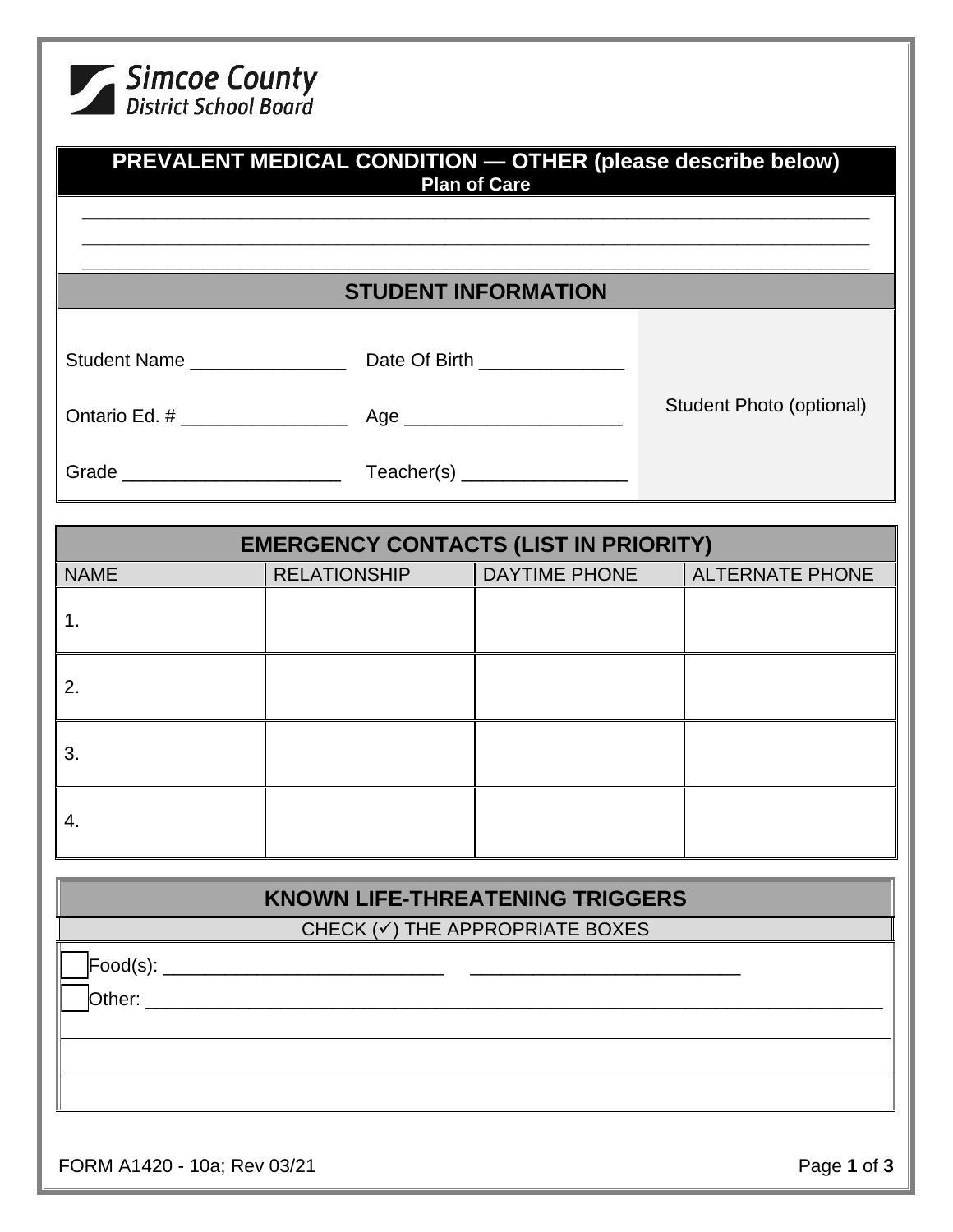| <b>DAILY/ROUTINE MANAGEMENT</b> |                             |  |  |
|---------------------------------|-----------------------------|--|--|
| <b>SYMPTOMS</b>                 |                             |  |  |
|                                 |                             |  |  |
|                                 |                             |  |  |
|                                 |                             |  |  |
|                                 |                             |  |  |
|                                 |                             |  |  |
|                                 |                             |  |  |
|                                 |                             |  |  |
|                                 |                             |  |  |
|                                 |                             |  |  |
|                                 | <b>EMERGENCY PROCEDURES</b> |  |  |
|                                 | (DEALING WITH A REACTION)   |  |  |
|                                 |                             |  |  |
| <b>STEPS</b>                    |                             |  |  |
| 1.                              |                             |  |  |
| 2.                              |                             |  |  |
|                                 |                             |  |  |
| 3.                              |                             |  |  |
|                                 |                             |  |  |
| 4.                              |                             |  |  |
|                                 |                             |  |  |
| 5.                              |                             |  |  |
|                                 |                             |  |  |
|                                 |                             |  |  |
|                                 |                             |  |  |
|                                 |                             |  |  |

FORM A1420 - 10b; Rev 03/21 **Page 2** of **3**